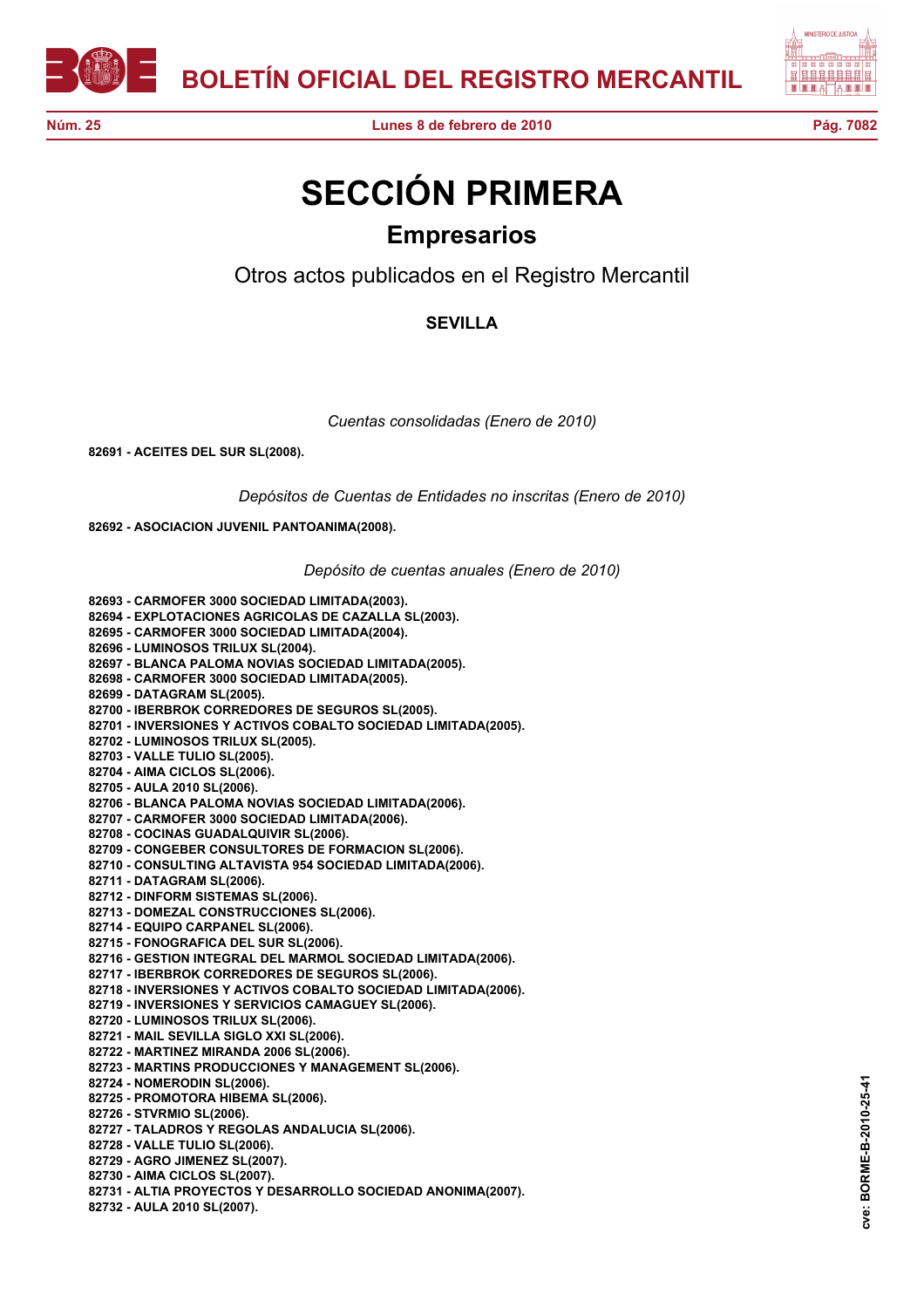



**Núm. 25 Lunes 8 de febrero de 2010 Pág. 7083**

**82733 - AUTO READY MULTISERVICIOS SOCIEDAD LIMITADA(2007). 82734 - BLANCA PALOMA NOVIAS SOCIEDAD LIMITADA(2007). 82735 - CARMOFER 3000 SOCIEDAD LIMITADA(2007). 82736 - CASA DE TRASTAMARA SOCIEDAD LIMITADA(2007). 82737 - CONGEBER CONSULTORES DE FORMACION SL(2007). 82738 - CONSTRUCCIONES DEL SUR CASACOR SLL(2007). 82739 - CONSULTING ALTAVISTA 954 SOCIEDAD LIMITADA(2007). 82740 - DATAGRAM SL(2007). 82741 - DINFORM SISTEMAS SL(2007). 82742 - DOMEZAL CONSTRUCCIONES SL(2007). 82743 - EQUIPO CARPANEL SL(2007). 82744 - FIVETOWER SL(2007). 82745 - FONOGRAFICA DEL SUR SL(2007). 82746 - GESTION INTEGRAL DEL MARMOL SOCIEDAD LIMITADA(2007). 82747 - IBERBROK CORREDORES DE SEGUROS SL(2007). 82748 - INVERSIONES Y ACTIVOS COBALTO SOCIEDAD LIMITADA(2007). 82749 - INVERSIONES Y SERVICIOS CAMAGUEY SL(2007). 82750 - LUMINOSOS TRILUX SL(2007). 82751 - MAIL SEVILLA SIGLO XXI SL(2007). 82752 - MARTINS PRODUCCIONES Y MANAGEMENT SL(2007). 82753 - MILLENNIA WORLD & TRADE SELECTIONS SL(2007). 82754 - NOMERODIN SL(2007). 82755 - PAPELERIA LOS PIRRALOS SOCIEDAD LIMITADA(2007). 82756 - PRODEN BILSA SL(2007). 82757 - PROMOTORA HIBEMA SL(2007). 82758 - SERVICIOS PROFESIONALES DE PROXIMIDAD ASISTENCIA DOMICILIARIA SL(2007). 82759 - STVRMIO SL(2007). 82760 - TALADROS Y REGOLAS ANDALUCIA SL(2007). 82761 - TALLERES MOVIL CAR LA NEGRILLA SOCIEDAD LIMITADA(2007). 82762 - VALLE TULIO SL(2007). 82763 - ACEITERA DEL GUADALQUIVIR SA(2008). 82764 - ACEITES DEL SUR SL(2008). 82765 - ACEITUNAS DE MESA SL(2008). 82766 - ACRON TRABAJOS DE ALTURA SOCIEDAD LIMITADA(2008). 82767 - AGRICOLA NAROME SOCIEDAD LIMITADA(2008). 82768 - AGRO JIMENEZ SL(2008). 82769 - AIMA CICLOS SL(2008). 82770 - ALTIA PROYECTOS Y DESARROLLO SOCIEDAD ANONIMA(2008). 82771 - ALUMINIOS DE INTERIORES SL(2008). 82772 - AMBULANCIAS PRIETO SL(2008). 82773 - ANDALUZA DE CONDUCTOS SL(2008). 82774 - ANDALUZA DE MAQUINARIA DE OCASION SL(2008). 82775 - ANTONIO FERNANDO ANTONIO SL(2008). 82776 - ARIAS COBREROS ALIMENTACION SL(2008). 82777 - ASEDEM ASESORAMIENTO LABORAL FISCAL Y CONTABLE SOCIEDAD LIMITADA(2008). 82778 - AULA 2010 SL(2008). 82779 - AUTO ALCORES SL(2008). 82780 - AUTO READY MULTISERVICIOS SOCIEDAD LIMITADA(2008). 82781 - AYALABE SL(2008). 82782 - BAYAMO 2020 INVERSIONES SL(2008). 82783 - BEMOTU SA(2008). 82784 - BLANCA PALOMA NOVIAS SOCIEDAD LIMITADA(2008). 82785 - C.I.D. SEVILLA SL(2008). 82786 - CAFETERIA JIMENEZ SL(2008). 82787 - CARMOFER 3000 SOCIEDAD LIMITADA(2008). 82788 - CARRACEDO E HIJOS SL(2008). 82789 - CASA DE ASTURIAS EN SEVILLA SA(2008). 82790 - CASA DE TRASTAMARA SOCIEDAD LIMITADA(2008). 82791 - CENTROS PARA LA FORMACION Y PREVENCION LABORAL SL(2008). 82792 - COALFE HERRAJES PARA MUEBLES SOCIEDAD LIMITADA(2008). 82793 - CONGEBER CONSULTORES DE FORMACION SL(2008). 82794 - CONGELADOS MARSUR SL(2008). 82795 - CONSTRUCCIONES ARIFER SOCIEDAD LIMITADA(2008). 82796 - CONSTRUCCIONES DEL SUR CASACOR SLL(2008). 82797 - CONSTRUCCIONES RACACE ARAHAL SOCIEDAD LIMITADA(2008). 82798 - CONSULTING ALTAVISTA 954 SOCIEDAD LIMITADA(2008).**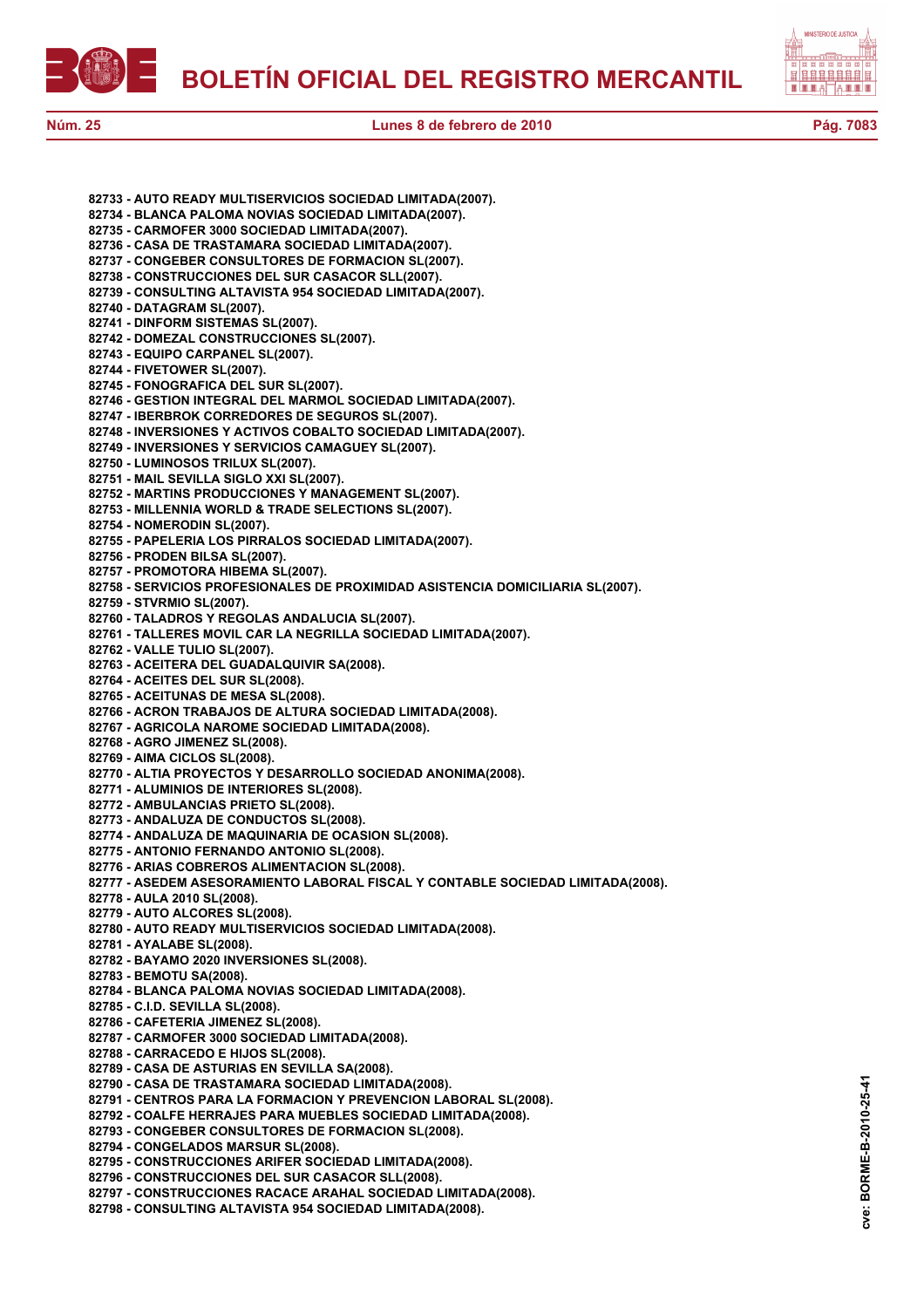自自自自自自自自 12 H H H

**Núm. 25 Lunes 8 de febrero de 2010 Pág. 7084**

**82799 - CONTEXPUMA SL(2008). 82800 - CORNISA SA(2008). 82801 - CROTALO EDICIONES SL(2008). 82802 - CULTIVOS C & C SOCIEDAD LIMITADA(2008). 82803 - DATAGRAM SL(2008). 82804 - DIRSA PAVIMENTOS TECNICOS SL(2008). 82805 - DIRSA SA(2008). 82806 - DIVISION PROYECTOS AUDIOVISUALES SOCIEDAD LIMITADA(2008). 82807 - DOMEZAL CONSTRUCCIONES SL(2008). 82808 - EDICIONES GIRALDA SL(2008). 82809 - EL BUHO REAL 2.005 SL(2008). 82810 - EMATIZ TECNOLOGIA SOCIEDAD LIMITADA(2008). 82811 - EQUIPO CARPANEL SL(2008). 82812 - ESCUELA DE INNOVACION SOCIAL SL(2008). 82813 - ESMARAMA SL(2008). 82814 - ESPACIOS PREMIUM SOCIEDAD LIMITADA(2008). 82815 - EUROGRUAS ROXU SOCIEDAD LIMITADA(2008). 82816 - EXPLOTACIONES AGRICOLAS EL JUBILLO SL(2008). 82817 - FABRISTORE SL(2008). 82818 - FACTORY OULET ALJARAFE SL(2008). 82819 - FIVETOWER SL(2008). 82820 - FONOGRAFICA DEL SUR SL(2008). 82821 - GESTION INTEGRAL DEL MARMOL SOCIEDAD LIMITADA(2008). 82822 - GESTIONES Y EDIFICACIONES SA(2008). 82823 - GESTORA DE APARTAMENTOS TURISTICOS COVADONGA SL(2008). 82824 - GLAS WELD SEVILLA SL(2008). 82825 - GRUPO MORALES SANCHEZ-CERVILLA SOCIEDAD LIMITADA(2008). 82826 - GUBIA SEVILLA SL(2008). 82827 - HISPAWIND 2005 SOCIEDAD LIMITADA(2008). 82828 - HORUS SPORT SL(2008). 82829 - HOSTELERIAS ALJARAFE SA(2008). 82830 - IBERBROK CORREDORES DE SEGUROS SL(2008). 82831 - INICIATIVAS SOCIALES LAS FLORES SA(2008). 82832 - INMOBILIARIA EL ACEITUNILLO SL(2008). 82833 - INMOBILIARIA LUIS MEDINA SA(2008). 82834 - INSTITUTO CARTUJA DE TECNICAS AVANZADAS EN MEDICINA SA(2008). 82835 - INVERSIONES Y ACTIVOS COBALTO SOCIEDAD LIMITADA(2008). 82836 - INVERSIONES Y SERVICIOS CAMAGUEY SL(2008). 82837 - INYCRO SL(2008). 82838 - IRRIPLANT SL(2008). 82839 - K-LON CONTROL SOCIEDAD ANONIMA(2008). 82840 - KALIMA MANTENIMIENTO Y MONTAJES SL(2008). 82841 - KRATA SA(2008). 82842 - LA ALBARIZA PROYECTO E INVERSIONES SL(2008). 82843 - MAC PUAR SISTEMAS SOCIEDAD LIMITADA(2008). 82844 - MAIL SEVILLA SIGLO XXI SL(2008). 82845 - MARTINS PRODUCCIONES Y MANAGEMENT SL(2008). 82846 - MECANICEN JUANYCAR SOCIEDAD LIMITADA(2008). 82847 - MUNDA INGENIEROS SL(2008). 82848 - MUÑOZ BULNES SL(2008). 82849 - NATEMAR TOURS SL(2008) SUBSANACION. 82850 - NOMERODIN SL(2008). 82851 - ORGANIZACION Y PROYECTOS ANDALUCES SLP(2008). 82852 - PALILLERO CADIZ SL(2008). 82853 - PAPELERIA LOS PIRRALOS SOCIEDAD LIMITADA(2008). 82854 - PARQUE DE FABRICANTES A 49 SL(2008). 82855 - PEPAMENDEZ SOCIEDAD DE RESPONSABILIDAD LIMITADA(2008). 82856 - PERFORACIONES EXPOA SL(2008). 82857 - POSUR SL(2008). 82858 - PROHERNA SL(2008). 82859 - PROMOCIONES ANTONIO MUÑOZ GONZALEZ SL(2008). 82860 - PROMOCIONES COMARCA DE ANTEQUERA SL(2008). 82861 - PROMOCIONES SANTALUCIA SEVILLA SOCIEDAD LIMITADA(2008). 82862 - PROMOCIONES Y ALZADO DEL SUR SOCIEDAD DE RESPONSABILIDAD LIMITADA(2008). 82863 - PROMOTORA HIBEMA SL(2008).**

**82864 - PROSOLAN 2005 SL(2008).**